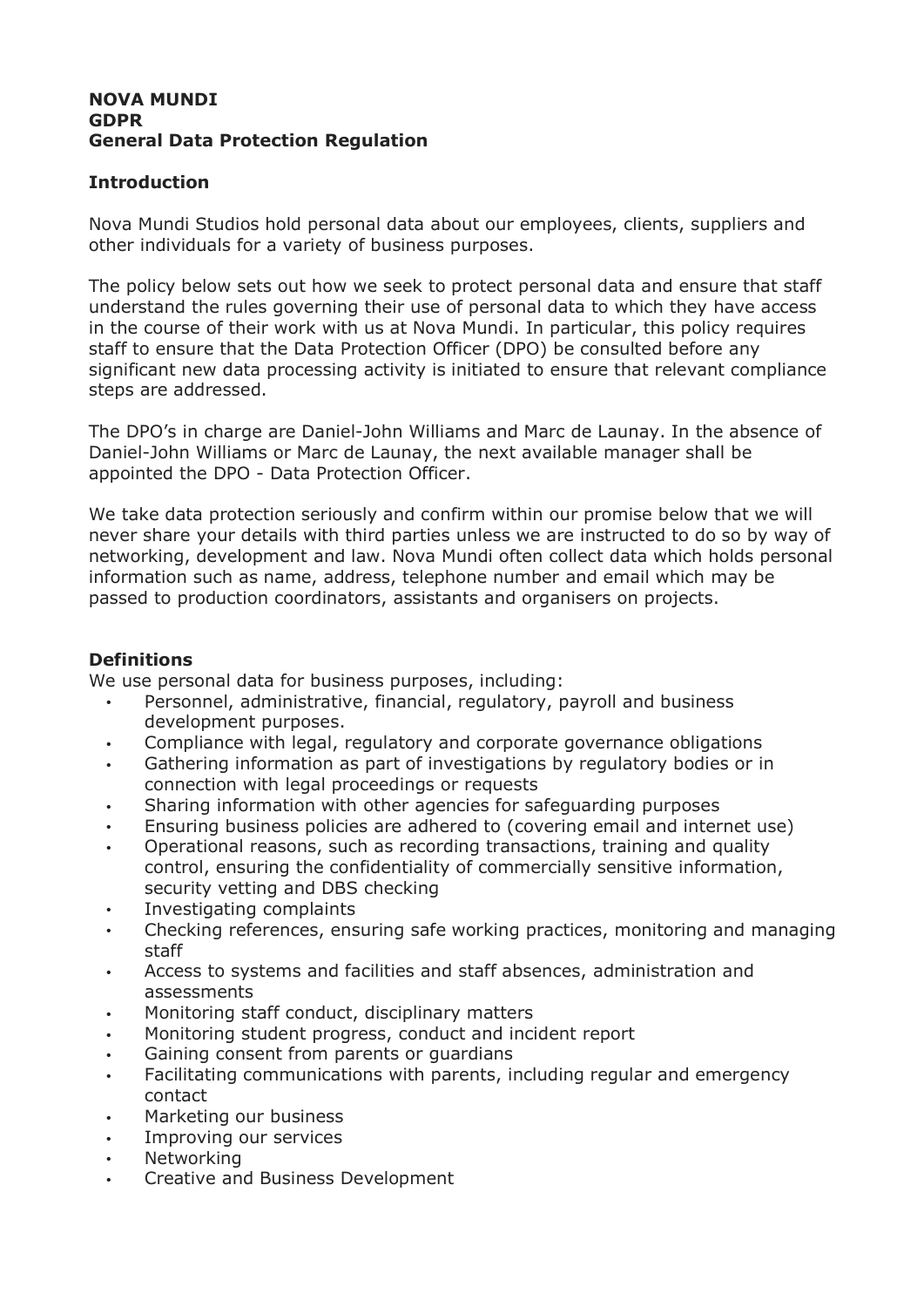# **Personal data**

Information relating to identifiable individuals, such as job applicants, current and former employees, agency, contract and other staff, parents and guardians, students, suppliers and marketing contacts.

Personal data we gather may include:

individuals' contact details, educational background, financial and pay details, details of certificates and diplomas, education and skills, marital status, nationality, job title, footage and images.

## **Sensitive personal data**

Personal data about an individual's racial or ethnic origin, medical details, allergies, learning requirements, physical or mental health or condition, criminal offences, or related proceedings—any use of sensitive personal data should be strictly controlled in accordance with this policy.

## **Scope**

This policy applies to all staff. You must be familiar with this policy and comply with its terms.

This policy supplements our other policies relating to internet and email use. We may supplement or amend this policy by additional policies and guidelines from time to time. Any new or modified policy will be circulated to staff before being adopted.

#### **Who is responsible for this policy?**

As our Data Protection Officer, DANIEL-JOHN WILLIAMS and MARC DE LAUNAY has overall responsibility for the day-to-day implementation of this policy. Your data will only be used for internal dealings in accordance of NOVA MUNDI. Your data is used for Marketing purposes (Events happening within Nova Mundi) Third parties will only be invited to view your data when you have instructed us to do so on your behalf.

## **Our procedures - Fair and lawful processing**

We must process personal data fairly and lawfully in accordance with individuals ' rights. This generally means that we should not process personal data unless the individual whose details we are processing has consented to this happening.

## **The Data Protection Officer**"**s responsibilities:**

- Keeping the board updated about data protection responsibilities, risks and issues
- Reviewing all data protection procedures and policies on a regular basis
- Arranging data protection training and advice for all staff members and those included in this policy
- Answering questions on data protection from staff, board members and other stakeholders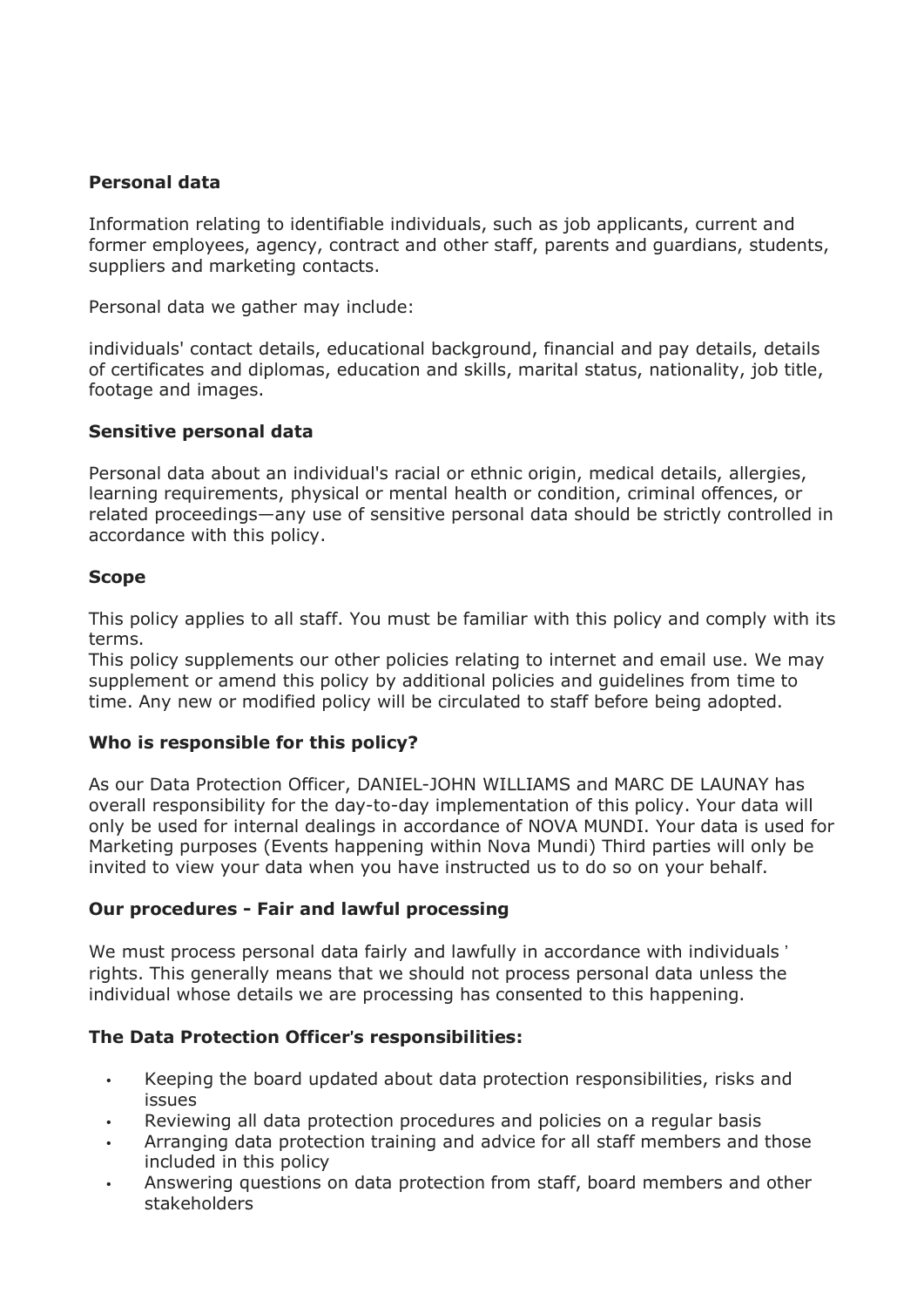- Responding to individuals such as clients and employees who wish to know which data is being held on them by Nova Mundi
- Checking and approving with third parties that handle the company"s data any contracts or agreement regarding data processing.

# **Responsibilities of the IT Manager**

- Ensure all systems, services, software and equipment meet acceptable security standards.
- Researching third-party services, such as cloud services the company is considering using to store or process data.
- Ensuring appropriate security measures are in place when handling external hard drives.

## **Responsibilities of the Marketing Manager**

• Coordinating with the Data Protection Officer to ensure all marketing initiatives adhere to data protection laws and the company"s Data Protection Policy.

## **The processing of all data must be:**

- Necessary to deliver our services.
- In our legitimate interests and not unduly prejudice the individual's privacy.
- In most cases this provision will apply to routine business data processing activities.

## **Our Terms of Business contains a Privacy Notice to clients on data protection. The notice:**

- Sets out the purposes for which we hold personal data on customers and employees.
- Highlights that our work may require us to give information to third parties such as expert witnesses and other professional advisers.
- Provides that customers have a right of access to the personal data that we hold about them.

# **Sensitive personal data**

In most cases where we process sensitive personal data we will require the data subject's explicit consent to do this unless exceptional circumstances apply or we are required to do this by law (e.g. to comply with legal obligations to ensure health and safety at work). Any such consent will need to clearly identify what the relevant data is, why it is being processed and to whom it will be disclosed.

# **Accuracy and relevance**

We will ensure that any personal data we process is accurate, adequate, relevant and not excessive, given the purpose for which it was obtained. We will not process personal data obtained for one purpose for any unconnected purpose unless the individual concerned has agreed to this or would otherwise reasonably expect this. Individuals may ask that we correct inaccurate personal data relating to them. If you believe that information is inaccurate you should record the fact that the accuracy of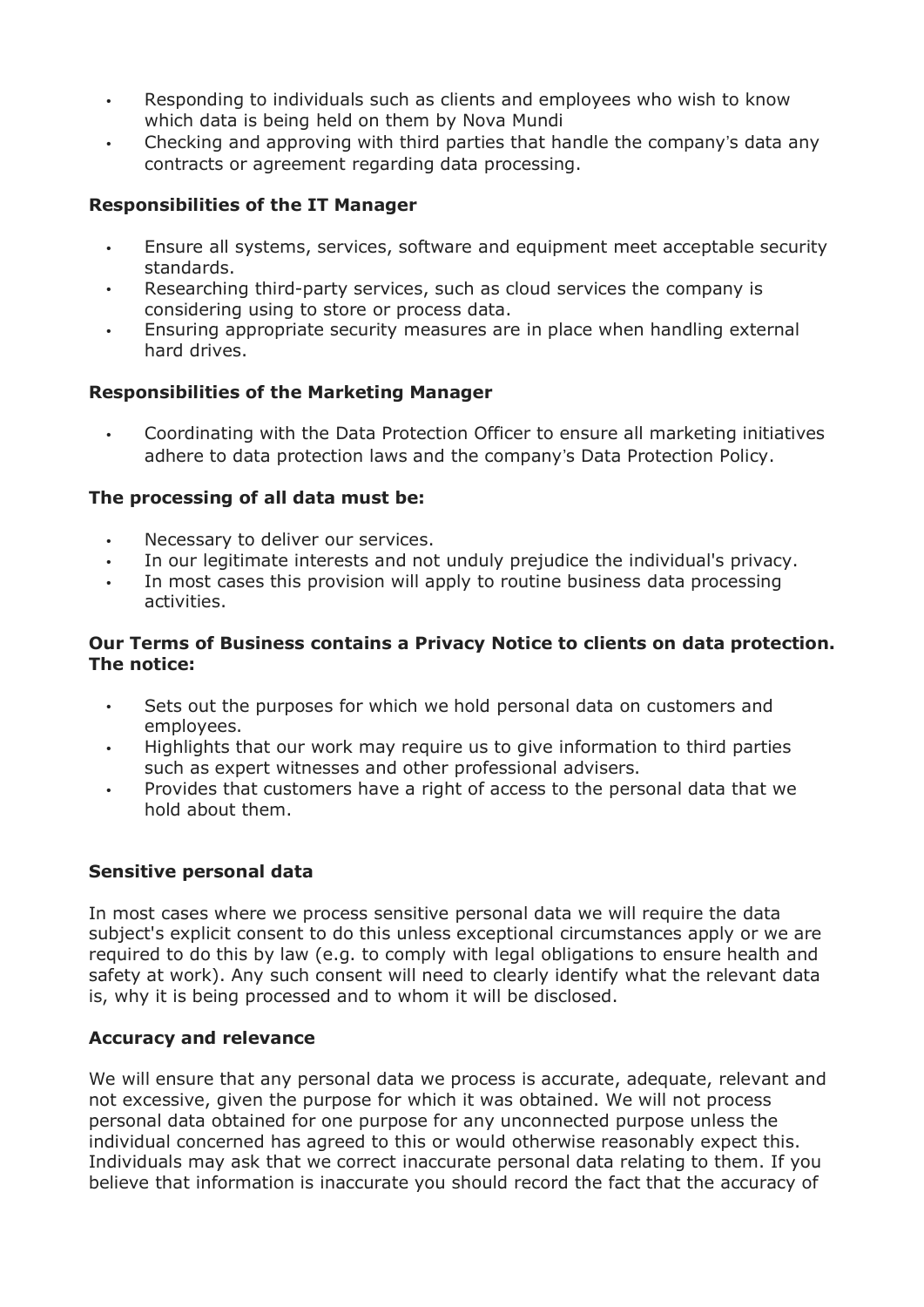the information is disputed and inform the DPO, Daniel-John Williams or Marc de Launay.

# **Your personal data**

You must take reasonable steps to ensure that personal data we hold about you is accurate and updated as required. For example, if your personal circumstances change, please inform the Data Protection Officer so that they can update your records. This may include address, contact details, images and footage held by Nova Mundi.

# **Data security**

Our duty is to keep personal data secure against loss or misuse. Where other organisations process personal data as a service on our behalf, the DPO will establish what, if any, additional specific data security arrangements need to be implemented in contracts with those third party organisations.

## **Storing data securely**

- In cases when data is stored on printed paper, it should be kept in a secure place where unauthorised personnel cannot access it.
- Printed data should be shredded when it is no longer needed.
- Data stored on a computer should be protected by strong passwords that are changed regularly. We encourage all staff to use a password manager to create and store their passwords.
- Data stored on CDs or memory sticks must be locked away securely when they are not being used. (This includes external hard drives)
- The DPO must approve any cloud used to store data.
- Servers containing personal data must be kept in a secure location, away from general office space.
- Data should be regularly backed up in line with the company"s backup procedures.
- Data should never be saved directly to mobile devices such as laptops, tablets or smartphones.
- All servers containing sensitive data must be approved and protected by security software and strong firewall.

# **Data retention**

We must retain personal data for no longer than is necessary. What is necessary will depend on the circumstances of each case, taking into account the reasons that the personal data was obtained, but should be determined in a manner consistent with our data retention guidelines. Sometimes data must be kept for account purposes and that of Inland Revenue inspections (7-10 years)

# **Transferring data internationally**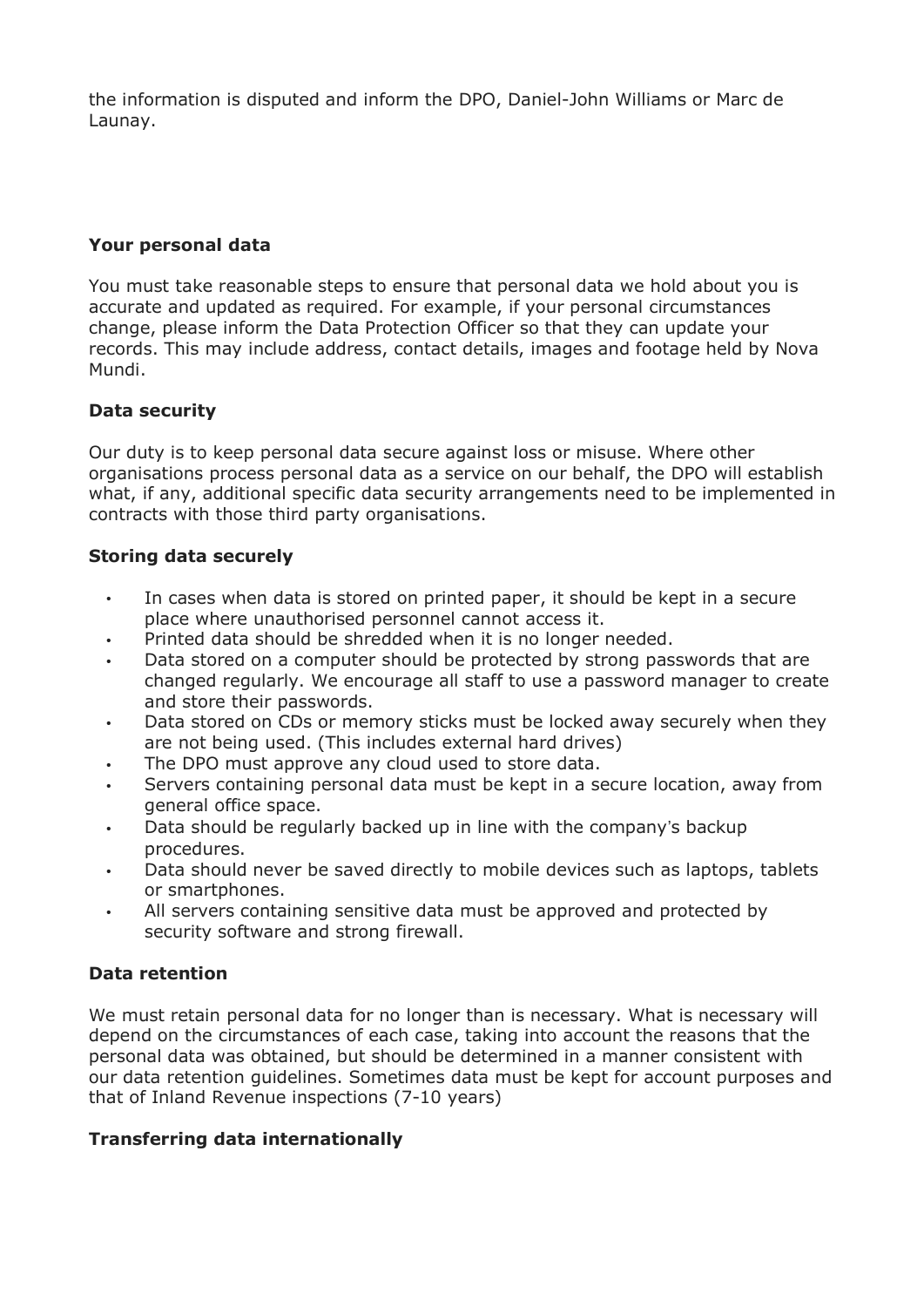There are restrictions on international transfers of personal data. We will not transfer personal data anywhere outside the UK without first consulting the Data Protection Officer.

# **Subject access requests**

Under the Data Protection Act 1998, individuals are entitled, subject to certain exceptions, to request access to information held about them.

Subject access request will be referred immediately to the Data Protection Officer, DANIEL-JOHN WILLIAMS and MARC DE LAUNAY.

Please contact the Data Protection Officer if you would like to correct or request information that we hold about you. There are also restrictions on the information to which you are entitled under applicable law.

# **Processing data in accordance with the individual's rights**

We will abide by any request from an individual not to use their personal data for direct marketing purposes and notify the DPO about any such request. (We are however, under the agreement of Nova Mundi, rights reserved to keep headshots, self tapes and showreels for a minimum of 50 years for the purpose of marketing.

# **Training**

All staff will receive training on this policy. New joiners will receive training as part of the induction process. Further training will be provided at least every two years or whenever there is a substantial change in the law or our policy and procedure. Training is provided through an in-house seminar on a regular basis. It will cover:

- The law relating to data protection
- Our data protection and related policies and procedures.

Completion of training is compulsory.

## **GDPR provisions**

Where not specified previously in this policy, the following provisions will be in effect on or before 25 May 2018.

# **Privacy Notice - transparency of data protection**

Being transparent and providing accessible information to individuals about how we will use their personal data is important for our organisation. The following are details on how we collect data and what we will do with it:

- What information is being collected?
- Who is collecting it?
- How is it collected?
- Why is it being collected?
- How will it be used?
- Who will it be shared with?
- Identity and contact details of any data controllers
- Details of transfers to third country and safeguards
- Retention period

## **Conditions for processing**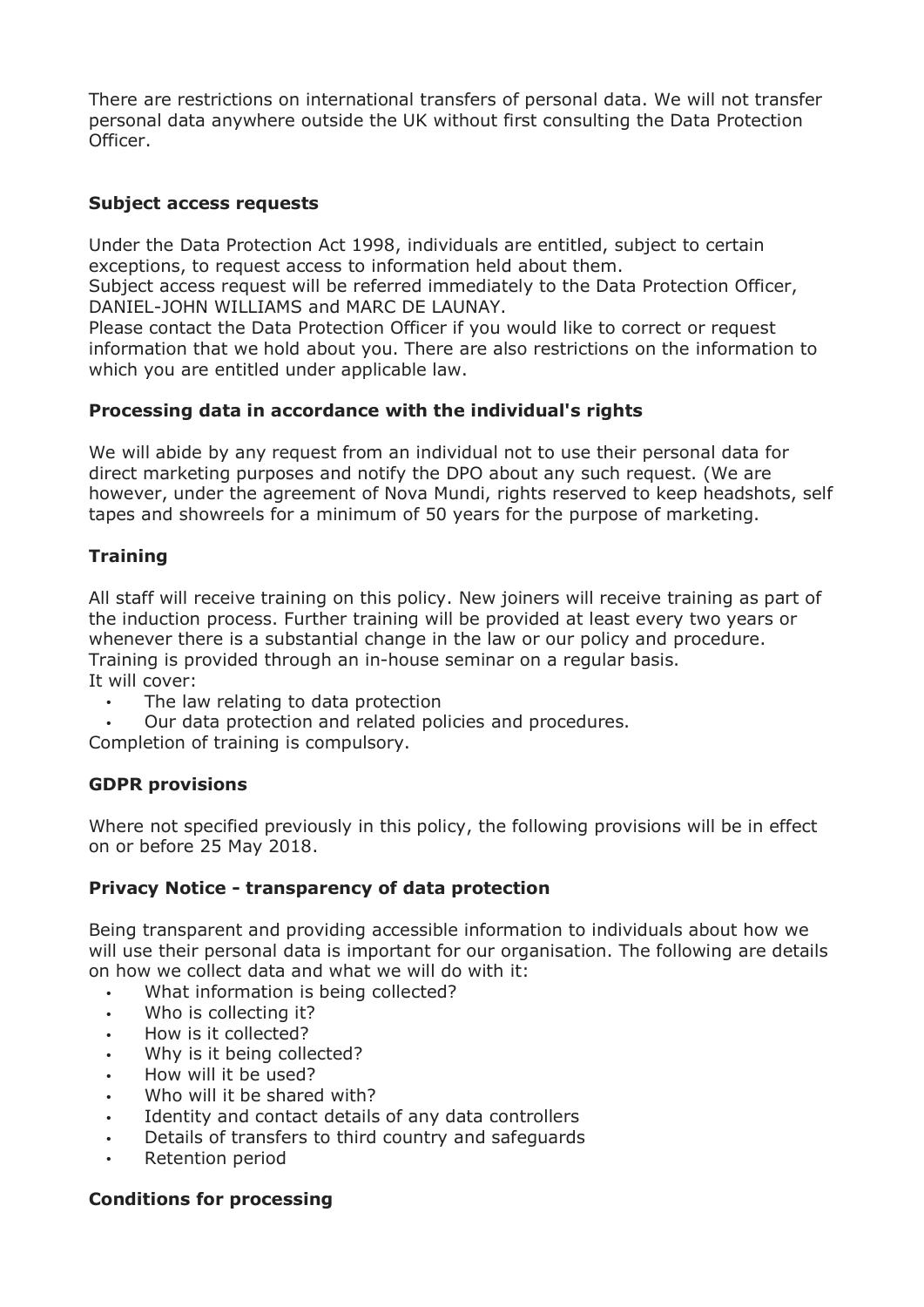We will ensure any use of personal data is justified using at least one of the conditions for processing and this will be available upon request. All staff who are responsible for processing personal data will be aware of the conditions for processing. The conditions for processing will be available to data subjects in the form of a privacy notice.

# **Justification for personal data**

We will process personal data in compliance with all six data protection principles:

- Lawfulness, fairness and transparency.
- Purpose limitations
- Data minimisation
- **Accuracy**
- Storage limitations
- Integrity and confidentiality

We will document the additional justification for the processing of sensitive data, and will ensure any biometric and genetic data is considered sensitive.

# **Consent**

The data that we collect is subject to active consent by the data subject. This consent can be revoked at any time.

# **Criminal record checks**

Any criminal record checks are justified by law. Criminal record checks cannot be undertaken based solely on the consent of the subject. We ask for DBS checks to be volunteered upon request along with a copy of your passport and proof of address.

## **Data portability**

Upon request, a data subject should have the right to receive a copy of their data in a structured format. These requests should be processed within one month, provided there is no undue burden and it does not compromise the privacy of other individuals. A data subject may also request that their data is transferred directly to another system. This must be done for free.

## **Right to be forgotten**

A data subject may request that any information held on them is deleted or removed, and any third parties who process or use that data must also comply with the request. An erasure request can only be refused if an exemption applies. As mentioned above, we must hold certain information in order to comply with the possible inspection of Inland Revenue and or for marketing purposes. Marketing material such as CV's, headshots, self tapes and showreels may be kept for up to 50 years as stated in our NOVA MUNDI terms and conditions. We may use this information on your behalf in order to secure auditions/meetings or jobs within the acting industry. To opt out of this you may be asked to terminate the agreement in writing.

# **Privacy by design and default**